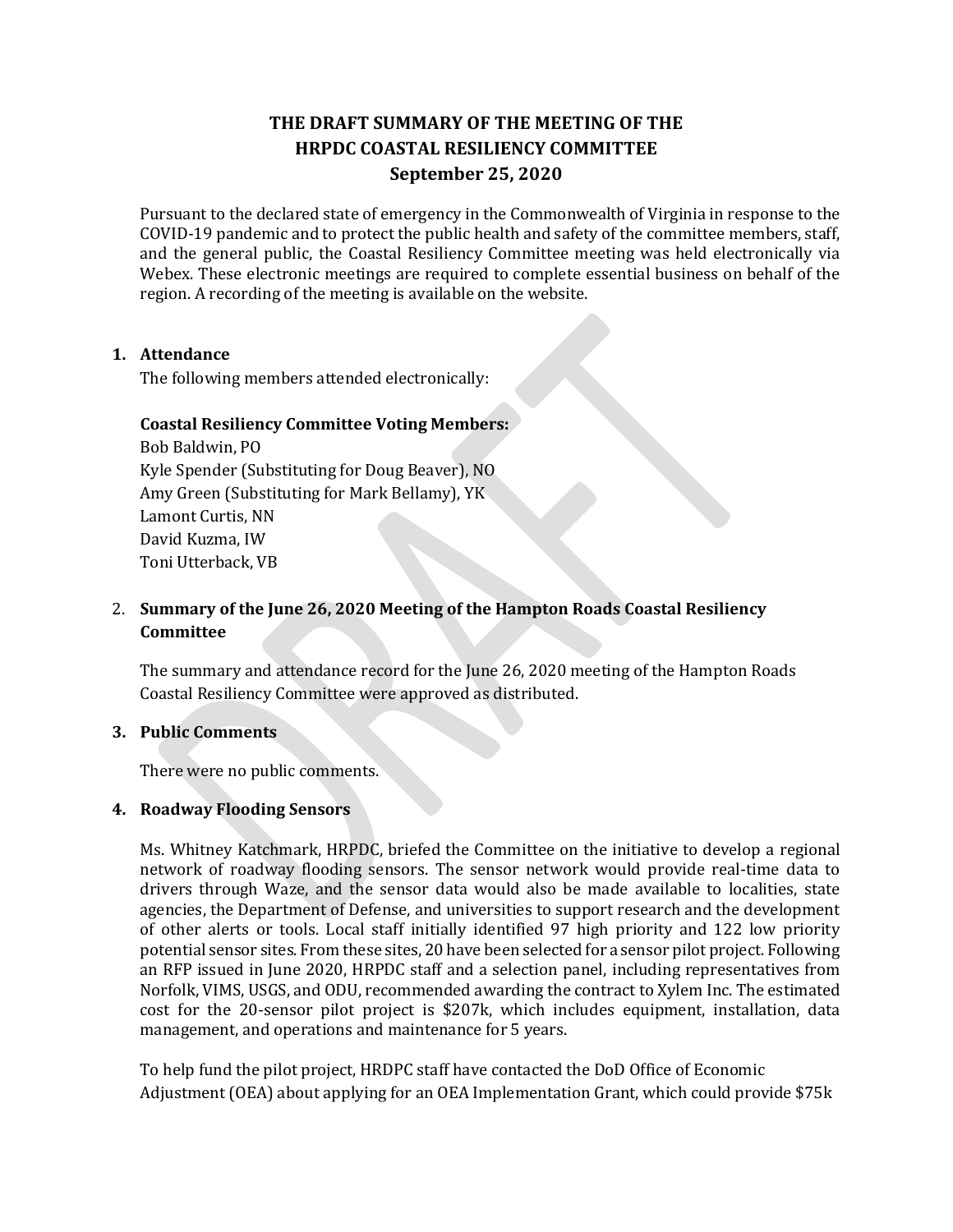for data management and operations and maintenance. The OEA grant could provide up to \$187k if equipment costs were included; however, the associated property management standards and NEPA regulations may be a barrier to implementation. The Hampton Roads Sanitation District has offered to contribute \$25k to the pilot project. There are also funds available through the HRPDC Coastal Resiliency Project Fund to provide \$108k plus contingency.

Mr. Sam Belfield, HRTPO, suggested asking the military installations if there are particular intersections of interest for sensor installation, and Mr. Kevin DuBois, DoD Chesapeake Bay Program, suggested adding a sensor along Hampton Blvd north of Terminal Blvd. Mr. McFarlane, HRPDC, noted that some of the sensor locations identified by local staff are also near important roadway corridors identified through the Norfolk and Virginia Beach JLUS. Mr. David Imburgia, City of Hampton, noted that the Hampton-Langley JLUS Addendum also recommended developing a system of roadway flooding sensors.

Mr. Kevin Frost and Mr. Tom Wazniak with Xylem Inc. noted that the flood sensor data will be communicated through Waze and a back-end private website will also be available for data analysis. The proposed framework also includes flexibility for adding features, such as forecasting and text alerts, although these are not included in the current scope of work. Ms. Emily Steinhilber, ODU, noted that ODU faculty recently received an NSF grant to look at transportation flooding and are interested in learning more about the roadway sensor project.

Mr. McFarlane will email the Committee members to collect votes on authorizing the HRPDC staff to utilize reserve funds to proceed with the roadway flooding sensor project and direct HRPDC staff to seek grant funds to supplement local funds.

# **5. Regional Coastal Resiliency Design Standards**

Mr. McFarlane briefed the Committee on draft regional design standards that address precipitation changes, stormwater management, and floodplain management. These recommendations build on the regional sea-level rise policy adopted by the Commission in October 2018, and complement the recent "Consideration of Climate Change and Coastal Storms" addendum to VDOT's Structure and Bridge Division Standards and the City of Virginia Beach's new Public Works Design Standards. Mr. McFarlane presented the following draft recommendations:

- Localities should adopt local standards reflecting a 20% increase in the 24-hour duration rainfall above local conditions in NOAA Atlas 14.
- Localities should adopt higher standards for larger projects that reflect larger contributions to runoff and additional capacity for mitigation.
- Localities should adopt design tailwater elevations for individual watersheds.
- Localities should incorporate sea level rise and non-linearity into design tailwater elevations.
- Localities should adopt multiple joint probability design storms that include both precipitation and tailwater conditions.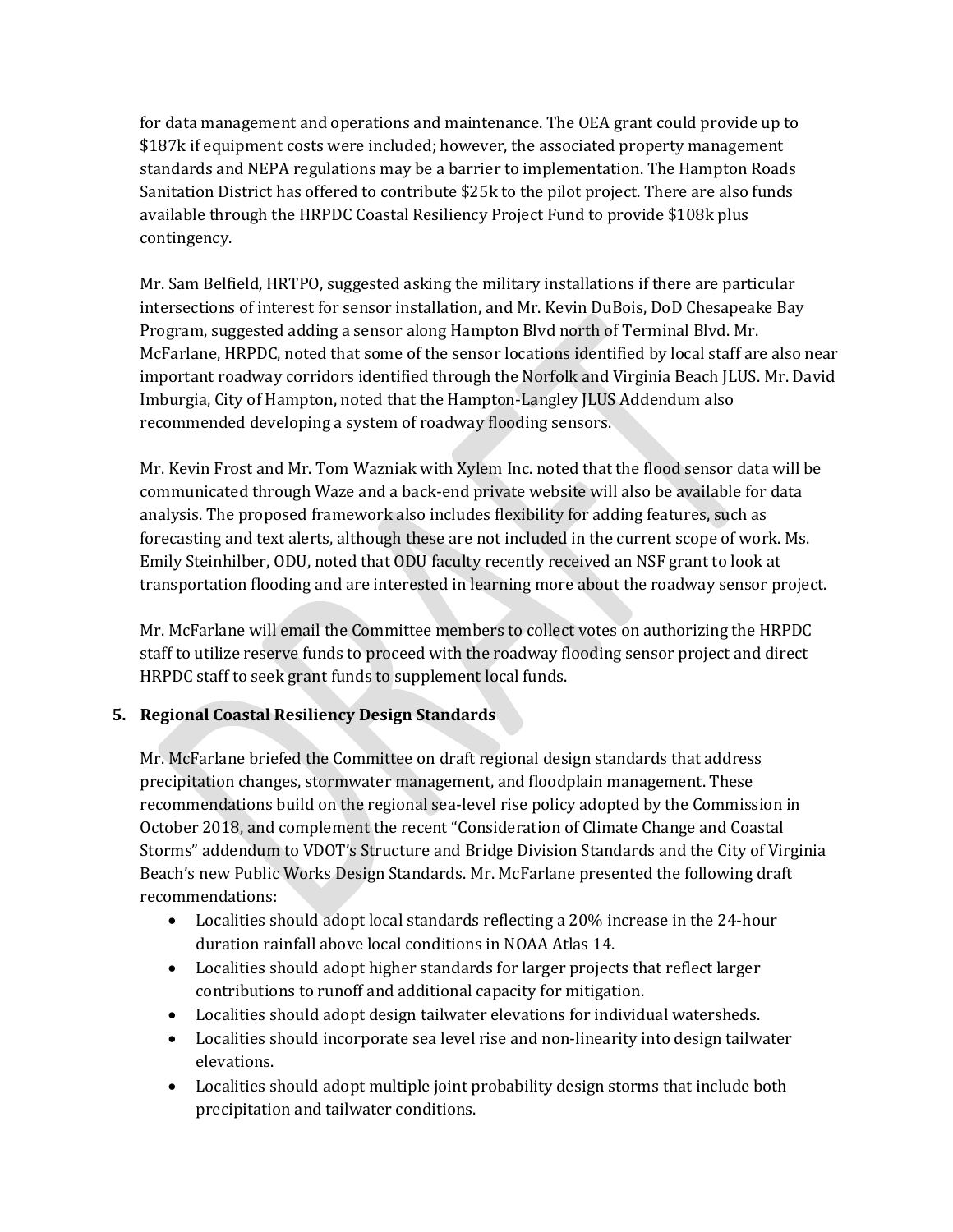- Localities should regulate development in the 0.2% annual chance floodplain.
- Localities should incorporate future probabilistic floodplains with sea level rise into their comprehensive plans and floodplain ordinances.
- Localities should adopt a minimum freeboard of 2ft above the base flood elevation (3ft for critical structures).
- Localities should adopt design flood elevations based on location, expected lifespan, and criticality.

Mr. Brian Swets, City of Portsmouth, noted that the draft recommendation to adopt higher standards for larger projects only applies to localities that have larger developments, and recommendations for smaller urban developments could also be considered. Mr. Kyle Spencer, City of Norfolk, suggested considering metrics other than acreage, such as percent pervious surface, for smaller urban developments. Mr. McFarlane also noted that none of the draft recommendations presented today would be mandated, but rather would serve as supporting guidance documents that could be revised in the future.

Upon finalizing the supporting tables and GIS layers, including recommended tailwater elevations and future floodplains, the materials will be distributed to localities for review and comment. HRPDC staff will plan to present the revised deliverables at the December HRPDC Coastal Resiliency Committee meeting and present final recommendations to the Board for adoption (tentatively Q1 2021).

# **6. Regional Legislative Proposals**

Ms. Katchmark and Mr. McFarlane briefed the Committee on draft legislative priorities related to resiliency. Four legislative proposals were recommended by the HRPDC Coastal Resilience Subcommittee of elected officials for the Commission to consider as part of the regional legislative package: (1) Creation of a Commonwealth Flooding Board, (2) Updating precipitation data products, (3) Requiring flood disclosure on real estate transactions, and (4) Adding resilience to the SMART SCALE project scoring criteria. Supporting white papers for each of these proposals were provided as attachments to the Committee agenda.

The Commonwealth Flooding Board proposal recommends establishing a Board with dedicated staff to provide oversight and long-term planning related to flood hazards. Responsibilities of the Board could include approving a prioritized list of projects to be funded by the Community Flood Preparedness Fund and approving a prioritized list of proposed investigations to be conducted by the U.S. Army Corps of Engineers. Mr. DuBois asked how the Board would interact with the JLUS process and if the proposal suggests including a Navy or DoD representative on the Board. Ms. Katchmark noted that JLUS recommendations could be reported to the Board for support with implementation and the selection process for appointments to the Board would likely be developed by the General Assembly. Ms. Ginny Snead, AMT, asked if there are structures in other states that could serve as a model. Mr. McFarlane noted that other states, such as Louisiana, have an existing authority that is then tasked with addressing flooding, and a goal of this proposal is to help coordinate efforts between multiple agencies.

The proposal to update precipitation products outlines local, state, and federal approaches. The federal approach includes updating NOAA Atlas 14 to account for more recent data and climate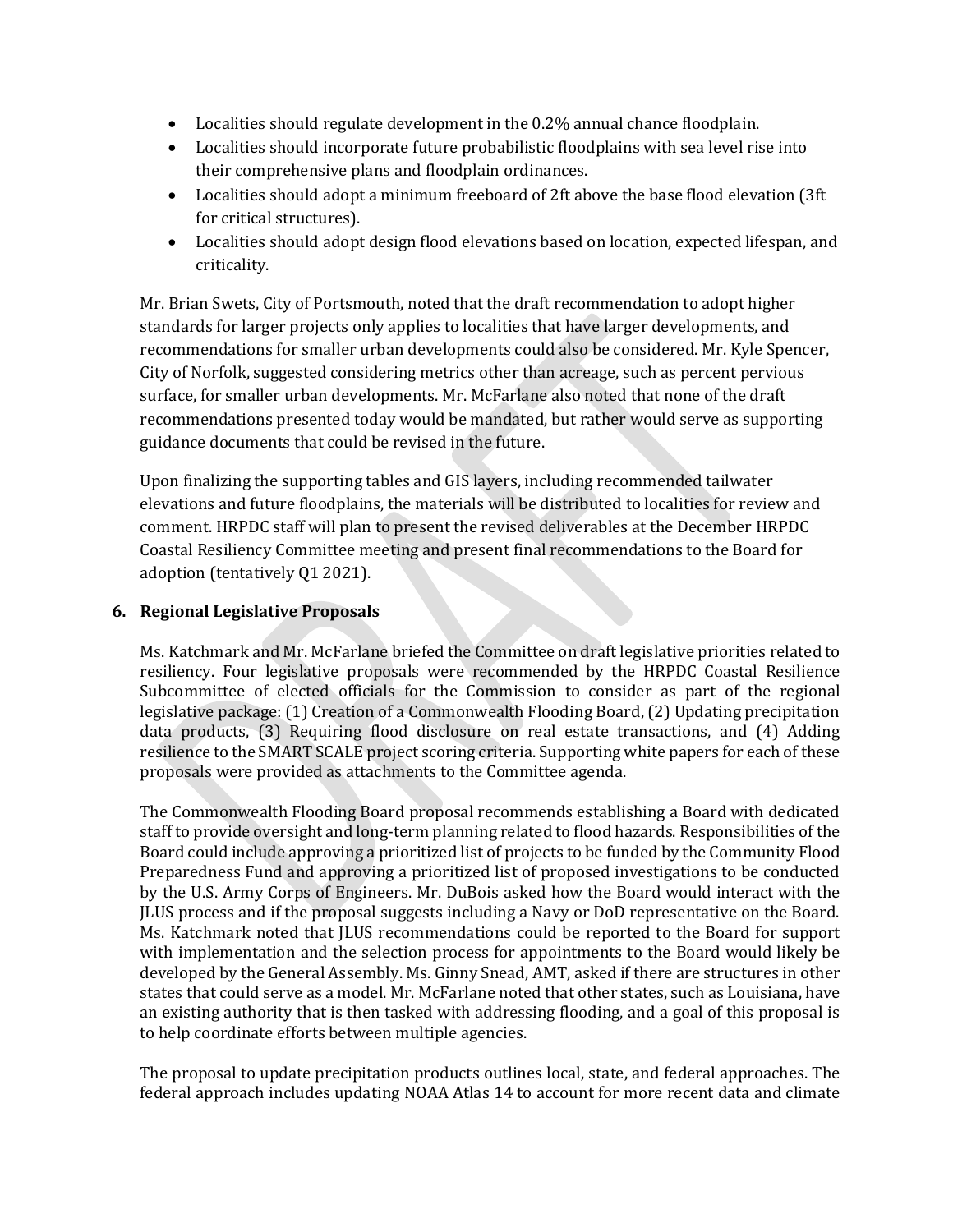projections, and the local approach includes using the existing NOAA Atlas 14 guidance plus 20%. The flood disclosure proposal recommends amending the Virginia Residential Property Disclosure Act to require disclosure of flood history and risk, including actual knowledge of flood damage and prior flood insurance claims. The final legislative proposal recommends explicitly adding resilience to the list of SMART SCALE factors. Mr. Swets asked how resilience would be measured in the SMART SCALE process. Mr. McFarlane noted this would be decided by the Commonwealth Transportation Board, and Mr. Swets suggested localities have the opportunity to provide input in the process. Mr. Belfield, HRTPO, noted that suggestions for how to approach the resilience metrics are welcome.

# 7. **Proposed Changes to Virginia Uniform Statewide Building Code**

Ms. Katchmark briefed the Committee on recommendations from the subworkgroup tasked with addressing resiliency in the 2018 Virginia Uniform Statewide Building Code cycle. Proposals recommended without consensus from the subworkgroup include the following:

- Increasing the freeboard requirement from the base flood elevation (BFE) plus 1 ft to BFE plus 2 ft.
- Adding a requirement that the top surface of floors of all building be elevated to 1 ft above the highest adjacent grade to protect from road flooding caused by stormwater back-ups.
- Requiring power inlets to be installed for an optional (portable) generator for new one and two-family homes to help reduce the cost of installing a generator to shelter in place.
- Adding additional documentation for construction in flood hazard and coastal high hazard areas, including a flood emergency plan.
- Improving the wind performance of soffits by clarifying installation requirements for the most common types of soffits.

Ms. Katchmark noted the subworkgroup included locality representatives and developers. The Board of Housing and Community Development will be considering these items at their meeting next month. Mr. Spencer noted that the City of Norfolk is in support of these recommendations and the new Norfolk zoning ordinance already includes some of these items. Mr. Swets noted that the developer community initially pushed back on freeboard requirements, but the concept gained support once multiple localities began to implement the standard. Ms. Katchmark stated that for the next steps, HRPDC staff will tentatively plan on sharing the subworkgroup recommendations with the Commission in October.

# **8. FY21 Coastal Resiliency Work Program**

Mr. McFarlane provided an overview of the FY21 Coastal Resiliency Work Program. Proposed activities include continuing to expand the regional first floor elevations database following conclusion of the current Virginia Coastal Zone Management grant, tracking locality resiliency projects through the Hampton Roads Resilience Projects Dashboard, providing technical analysis and policy development (including the regional design standard recommendations), continuing the regional flood insurance outreach efforts, and working towards implementing the sensor pilot project. Mr. McFarlane noted feedback and additional work program ideas are welcome. Additional efforts that HRPDC staff support related to resiliency include the Portsmouth-Chesapeake JLUS and the U.S. DOT Volpe Center's transportation resiliency analysis. The results of these related efforts will be shared with the Committee in the future.